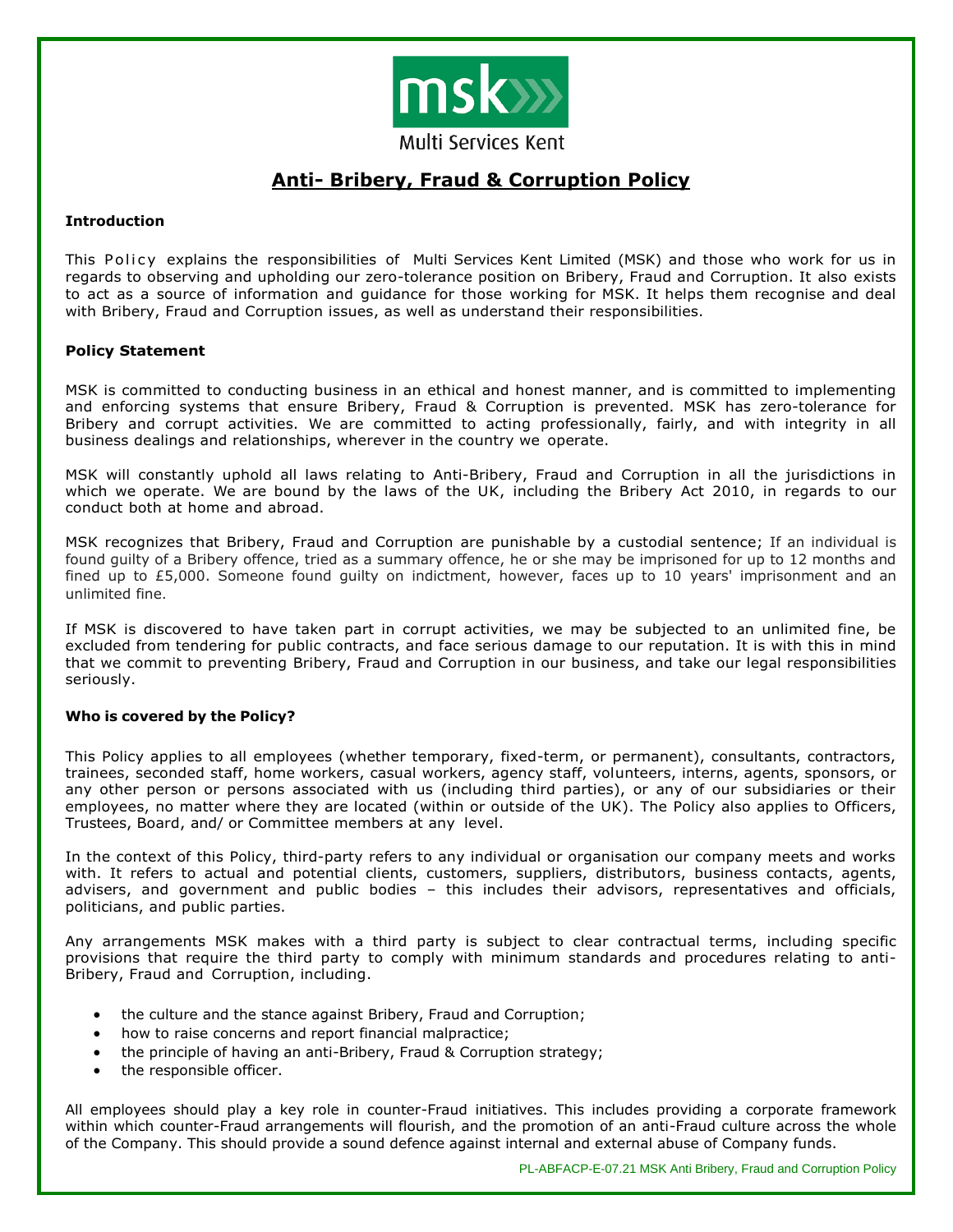The relevant definitions are as follows;

# **Bribery**

- Bribery refers to the act of offering, giving, promising, asking, agreeing, receiving, accepting, or soliciting something of value or of an advantage so to induce or influence an action or decision.
- A Bribe refers to any inducement, reward, or object/ item of value offered to another individual in order to gain commercial, contractual, regulatory, or personal advantage.
- Bribery is not limited to the act of offering a Bribe. If an individual is on the receiving end of a Bribe and they accept it, they are also breaking the law.
- Bribery is illegal. Employees must not engage in any form of Bribery, whether it be directly, passively (as described above), or through a third party (such as an agent or distributor). They must not Bribe a foreign public official anywhere in the world. They must not accept Bribes in any degree and if they are uncertain about whether something is a Bribe or a gift or act of hospitality, they must seek further advice from the company's Director.

# **Fraud**

- Fraud is the "intentional distortion of financial statements or other records by persons internal or external to the organisation, which is carried out to conceal the misappropriation of assets or otherwise for gain."
- Corruption is the "offering, giving, soliciting or acceptance of an inducement or reward which may improperly influence the action of any person.
- Responsibility for an anti-Fraud culture is the joint duty of all those involved in giving direction, determining Policy and management. The strategy should be directed against Fraud and Corruption whether it is attempted against MSK from outside or from within its own workforce.
- MSK expects that employees at all levels will lead by example in ensuring adherence to legal requirements, contracts procedure rules, financial procedure rules, codes of conduct and best (professional) practice.
- As part of this culture, MSK will provide clear routes by which concerns can be raised by employees (full time, part time, temporary and casual).
- Senior Management is expected to deal swiftly and firmly with those who de-Fraud MSK or who are corrupt. MSK, including Directors and Senior Management, will be robust in dealing with financial malpractice.

# **What is and what is NOT acceptable** - This section of the Policy refers to 4 areas:

- **Gifts & hospitality** MSK accepts normal and appropriate gestures of hospitality and goodwill (whether given to/ received from third parties) so long as the giving or receiving of gifts meets the following requirements:
	- $\circ$  It is not made with the intention of influencing the party to whom it is being given, to obtain or reward the retention of a business or a business advantage, or as an explicit or implicit exchange for favours or benefits.
	- o It is not made with the suggestion that a return favour is expected.
	- o It is in compliance with local law.
	- $\circ$  It is given in the name of the company, not in an individual's name.
	- $\circ$  It does not include cash or a cash equivalent (*e.g.* a voucher or gift certificate).
	- o It is appropriate for the circumstances (*e.g.* giving small gifts around Christmas or as a small thank you to a company for helping with a large project upon completion).
	- $\circ$  It is of an appropriate type and value and given at an appropriate time, taking into account the reason for the gift.
	- o It is given/ received openly, not secretly.
	- $\circ$  It is not selectively given to a key, influential person, clearly with the intention of directly influencing them.
	- $\circ$  It is not above a certain excessive value, as pre-determined by the company's compliance manager (usually in excess of £100).
	- $\circ$  It is not offer to, or accepted from, a government official or representative or politician or political party, without the prior approval of the company's compliance manager.
	- $\circ$  Where it is inappropriate to decline the offer of a gift (i.e. when meeting with an individual of a certain religion/culture who may take offence), the gift may be accepted so long as it is declared to the compliance manager, who will assess the circumstances.
	- MSK recognises that the practice of giving and receiving business gifts varies between countries, regions, cultures, and religions, so definitions of what is acceptable and not acceptable will inevitably differ for each.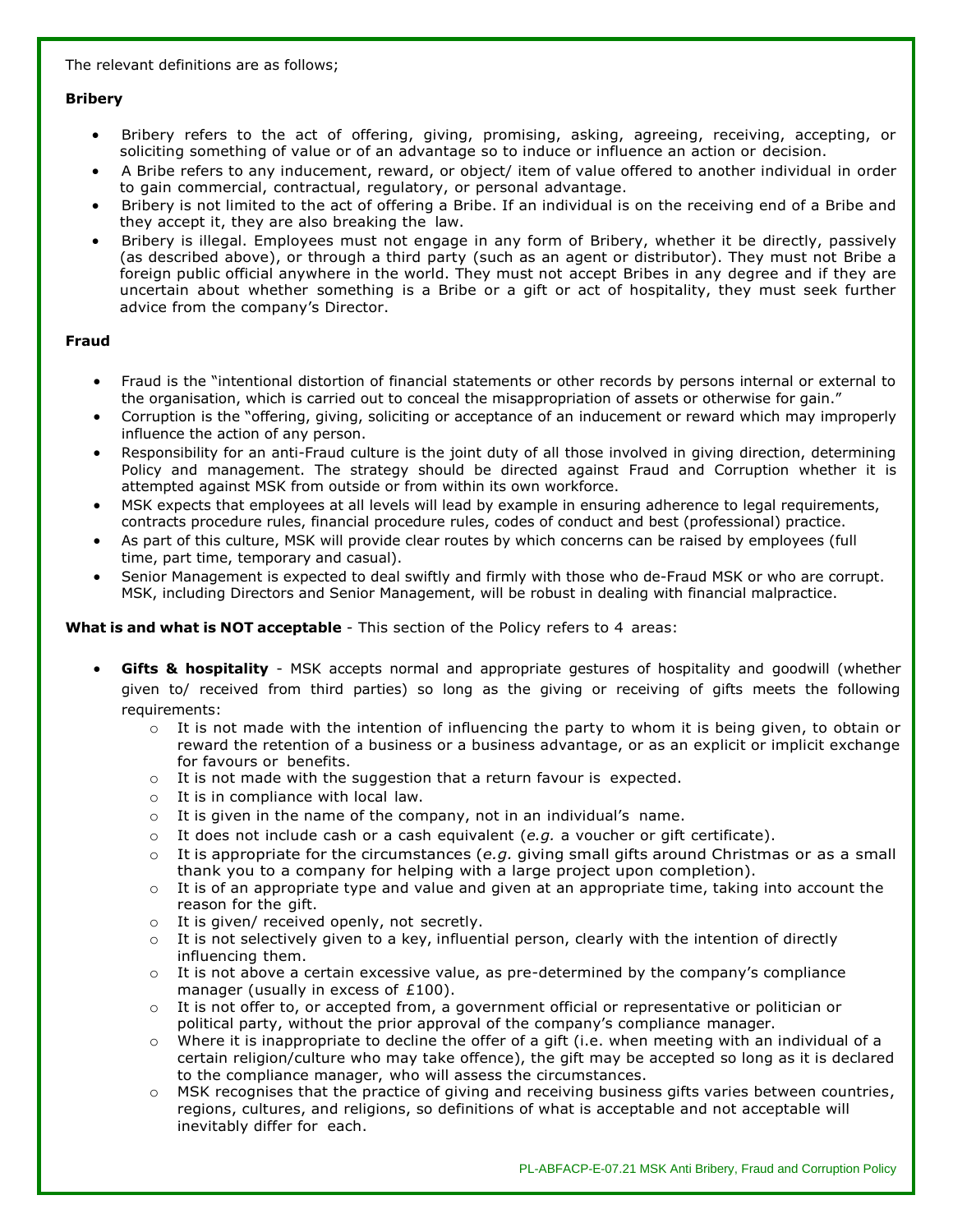- $\circ$  As good practice, gifts given and received should always be disclosed to the compliance manager. Gifts from suppliers should always be disclosed.
- $\circ$  The intention behind a gift being given/received should always be considered. If there is any uncertainty, the advice of the compliance manager should be sought.

# **Facilitation Payments and Kickbacks**

MSK does not accept and will not make any form of facilitation payments of any nature. We recognise that facilitation payments are a form of Bribery that involves expediting or facilitating the performance of a public official for a routine governmental action. We recognise that they tend to be made by low level officials with the intention of securing or speeding up the performance of a certain duty or action.

MSK does not allow kickbacks to be made or accepted. We recognise that kickbacks are typically made in exchange for a business favour or advantage.

MSK recognizes that, despite our strict Policy on facilitation payments and kickbacks, employees may face a situation where avoiding a facilitation payment or kickback may put their/ their family's personal security at risk. Under these circumstances, the following steps must be taken:

- o Keep any amount to the minimum.
- $\circ$  Ask for a receipt, detailing the amount and reason for the payment.
- o Create a record concerning the payment.
- o Report this incident to your line manager.

# **Political Contributions**

MSK will not make donations, whether in cash, kind, or by any other means, to support any political parties or candidates. We recognise this may be perceived as an attempt to gain an improper business advantage.

#### **Charitable Contributions**

MSK accepts (and indeed encourages) the act of donating to charities – whether through services, knowledge, time, or direct financial contributions (cash or otherwise) – and agrees to disclose all charitable contributions it makes.

Employees must be careful to ensure that charitable contributions are not used to facilitate and conceal acts of Bribery. We will ensure that all charitable donations made are legal and ethical under local laws and practices, and that donations are not offered/ made without the approval of the compliance manager.

#### **Employee Responsibilities**

As an employee of MSK, you must ensure that you read, understand, and comply with the information contained within this Policy, and with any training or other anti-Bribery and Corruption information you are given.

All employees and those under our control are equally responsible for the prevention, detection, and reporting of Bribery and other forms of Corruption. They are required to avoid any activities that could lead to, or imply, a breach of this anti-Bribery Policy.

If you have reason to believe or suspect that an instance of Bribery or Corruption has occurred or will occur in the future that breaches this Policy, you must notify the compliance manager.

#### **How to raise a concern**

If you suspect that there is an instance of Bribery or corrupt activities occurring in relation to, you are encouraged to raise your concerns at as early a stage as possible. If you're uncertain about whether a certain action or behaviour can be considered Bribery or Corruption, you should speak to your line manager, the Health & Safety manager or your Director.

MSK will familiarize all employees with its whistleblowing procedures so employees can vocalize their concerns swiftly and confidentially.

There is, of course, a need to ensure that any investigation process is not misused, therefore, any internal abuse, such as raising malicious or vexatious allegations, may be dealt with as a disciplinary matter.